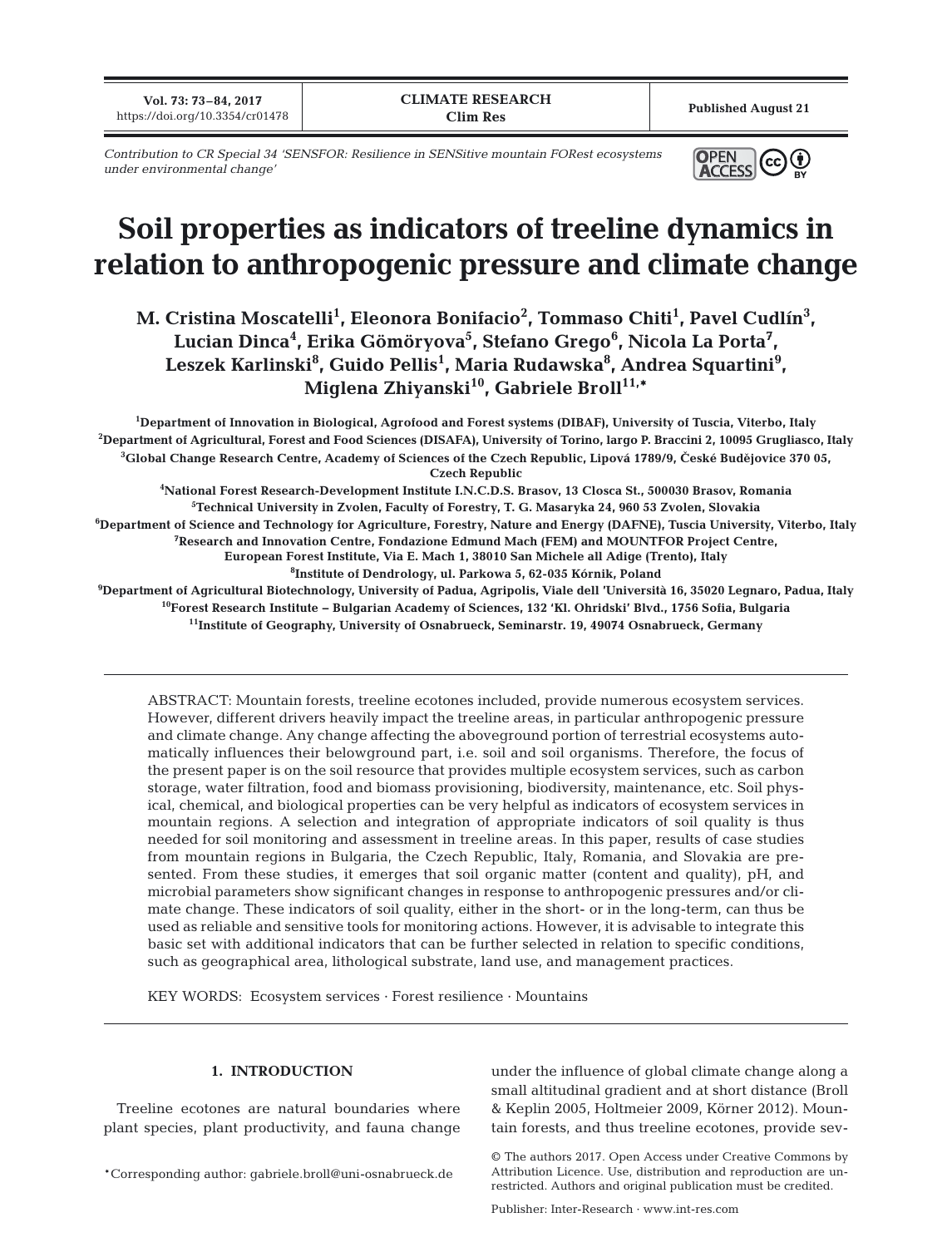eral ecosystem services, such as hydrological regulation and protection against avalanches and erosion. The upper treeline ecotone plays an important role as a potential indicator of environmental change. However, different drivers heavily impact treeline ecosystems. Among these are climate change and anthropogenic pressures such as overgrazing, abandonment, or reforestation of formerly grazed areas (e. g. Broll 2000, Holtmeier & Broll 2005, 2007, Palombo et al. 2014, Wieser et al. 2014). Climate change resulting in lasting drought periods, strong winds and snow storms, or modification of the snow regime, may potentially lead to physiological weakening, damage, or even destruction of forest stands, especially at the treeline (Holtmeier & Broll 2007, 2010). The soil in these areas may be affected in its structure, capacity to store carbon, cycling of mineral nutrients, and ultimately in the diversity of soil organisms. All these natural and anthropogenic disturbances (e.g. land use change, pollution, management practices), alone or combined in synergistic processes, induce changes that may impact the resilience and sustainability of these fragile ecosystems. The characteristics and properties of soils in treeline ecotones depend on specific climatic conditions and type of vegetation, as well as on the different land uses, silviculture, and management practices (Raev et al. 2011).

There is a strong interaction between plant cover and soil condition. Any change affecting the aboveground portion of terrestrial ecosystems automatically impacts the soil, and its complex multiphase system and biological network (Ponge 2013). Major changes affecting trees and vegetation, in general, may be expected to impact not only the soil organic matter content but also the entire soil profile (Bonifacio et al. 2008a). The opposite also occurs: e.g. root growth and seedling density are strongly influenced by the physical and chemical properties of the soil in terms of soil organic matter, nitrogen content, pH, temperature, porosity, structure, and moisture, which can change in response to natural and/or anthropogenic disturbances (land use changes, climate change) (e.g. Anschlag et al. 2008). Soil plays an important role in these ecosystems, and deserves special attention when studying the vulnerability of treeline ecotones. Therefore, a strong and increasing demand for effective monitoring of soils at local, regional and national scales is required. The soil security concept (McBratney et al. 2012) introduces a soil-centric framework that can be used as the basis of policies aimed to achieve ecological and human sustainable development.

# **2. SOIL INDICATORS**

Soil quality indicators refer to measurable soil attributes that influence the capacity of soil to sustain crop production and perform several other environmental functions (Arshad & Martin 2002). The term soil 'indicators' was introduced together with the concepts of soil quality and soil health by Doran & Parkin (1994). However, there is still an ongoing scientific debate and lack of a shared consensus on the concepts of soil quality and soil health (Gil-Sotres et al. 2005) and on which properties of soils may be most appropriately monitored. As for the first issue, the term 'quality' seems to be more related to an anthropocentric view of soil, while the term 'health' encompasses soil functions and is focused on its ecological attributes (Gil-Sotres et al. 2005, Janvier et al. 2007). The difficulty in deciding which of the many properties of soil to choose is partly due to the wide range of goods and services that soils provide in diverse contexts, but also to their chemical, physical, and biological complexity linked to the strict interactions among the solid, liquid, and gaseous phases. There is currently a great variety of indicators that can potentially be used to monitor soil quality. It is, therefore, important and recommended to focus on those indicators that can act as early warning of any degradation process affecting the soil resource.

Among established soil chemical parameters like soil pH, soil organic matter (SOM) is the most important integrative indicator of soil quality. A strong interrelationship between SOM and other indicators such as soil aggregate stability, infiltration, bulk density, nutrient availability, microbial biomass, and activity has been widely demonstrated (e.g. Carletti et al. 2009); therefore several other soil characteristics can be inferred through SOM assessment. In particular, in relation to climate change, it is fundamental to evaluate soil carbon (C) sink potential. Therefore, the level of recalcitrance — the physical and chemical protection of SOM — is the focus of recent studies devoted to C cycling under global climate change (Schmidt et al. 2011, Cotrufo et al. 2015). In recent years, the attention of research into SOM has focused more on its quality than on its quantity, showing that this aspect is more relevant for ecological issues concerning C storage and C cycling in general (Rovira & Vallejo 2002, von Lutzow et al. 2007). Moreover, SOM content and quality are strictly related to soil stability and erosion processes, which are of major importance in mountainous areas (Egli & Poulenard 2017).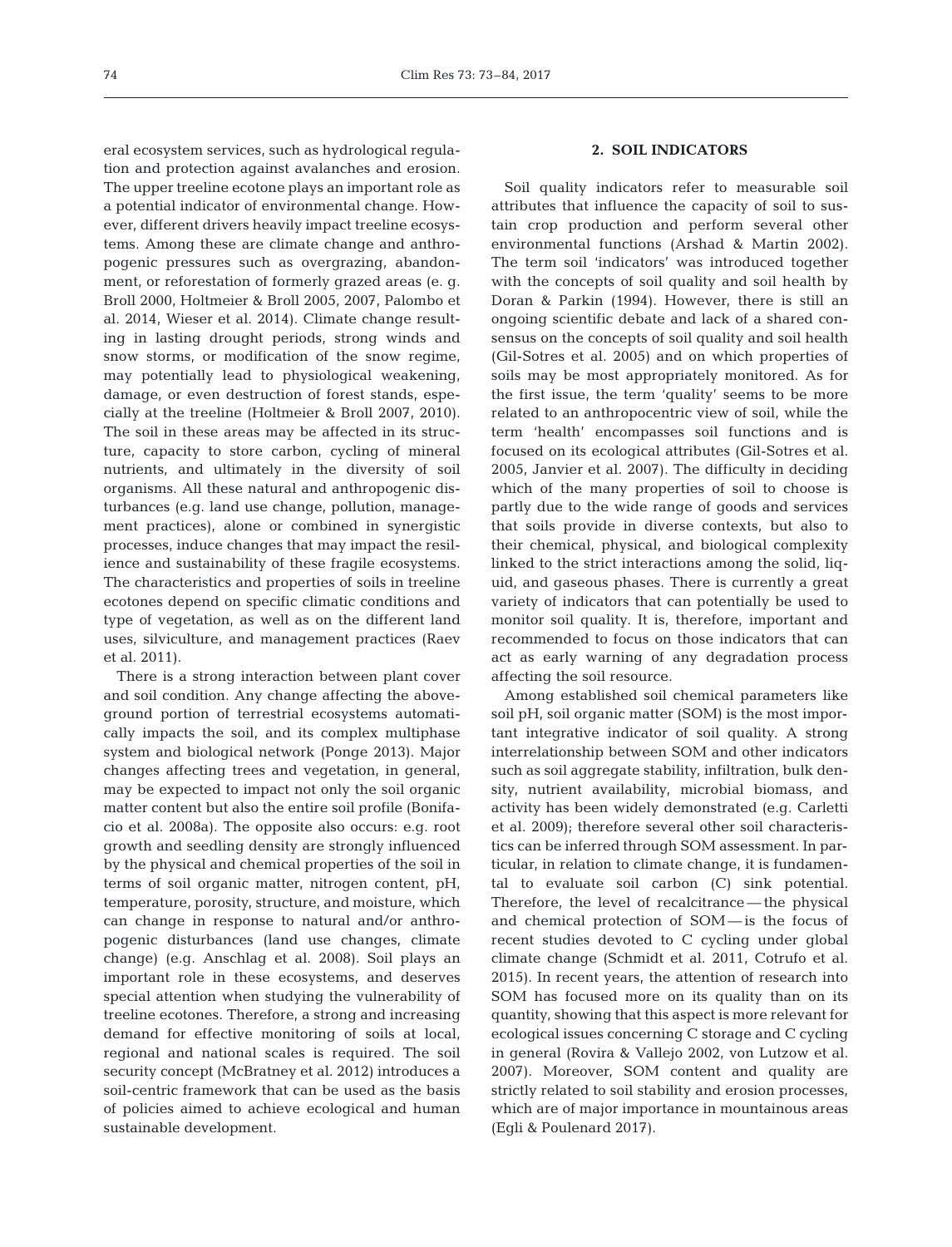Soil biological properties can be successfully used as indicators of soil quality in addition to physical− chemical features (Ritz et al. 2009). Microorganisms are definitively the actors of almost all processes occurring in soils. Soil microbial communities enable the healthy functioning of terrestrial ecosystems through diversity in terms of community structure and/or activity (Nielsen & Winding 2002). Soil microbial processes include decomposition of organic residues, transformation of SOM, mineralization and immobilization of nutrients, and formation and stabilization of soil aggregates (Nannipieri et al. 2003). In forest ecosystems, many natural (e.g. climate) and anthropogenic disturbances (land use change, pollution, management practices) may modify soil microbial communities in terms of structure and functions (Moscatelli et al. 2007). Climate and land use changes may affect the microorganism− soil− plant root system, modifying many physical, chemical, and biological soil properties which can represent critical features of treeline ecotones. Changes in microbial populations, community structure, activity, and diversity have proved to be the most sensitive and reliable bioindicators in the monitoring of soil health and quality (Paz-Ferreiro & Fu 2016). Any change in plant cover modifies litter quality and quantity, alters root exudation, and changes the microclimate, and may lastingly affect soil biota and influence microbial community diversity. Microbial functional diversity was recently used to describe soil development under different moisture regimes and at different altitudes in mountain ecosystems. As soil evolution proceeded through an increasing niche separation, an interesting link between microbial functions and soil development was found (Marinari et al. 2013).

A healthy soil is defined as a stable system with high levels of biological diversity and activity, internal nutrient cycling, and resilience to disturbance. Soil biota (biomass, activity, and diversity) are primarily responsible for soil health and suppression of soil-borne pathogens (due to higher antagonism). Microbial fluctuations after a disturbance would dampen more quickly in a healthy than in a chronically damaged and biologically impoverished soil. The resistance and resilience of microbial communities in response to a disturbance can be considered quantitative indicators for soil health (van Bruggen & Semenov 2000). Due to this last, dynamic property of soil biota, using microbial properties as indicators of soil status in treeline ecotones can also take into account the resilience capacity of these ecosystems to face disturbances, as claimed in the SENSFOR concept note (Kyriazopoulos et al. 2014).

As far as is known, arctic and alpine vegetation of treeline regions are mycorrhizal (Haselwandter 2007) with several distinct mycorrhizal associations, such as arbuscular, ectomycorrhizal, ericoid, and dark septate fungi types. Mycorrhizal relationships are considered favorable, especially for plants in nutrient-stressed situations, and therefore may be particularly beneficial in treeline ecosystems characterized by harsh environmental condition like low temperatures, high rain or snowfall and low evaporation rates, nutrient-limited soils, and short-growing season (Haselwandter 2007, Schmidt et al. 2008). As a result, many alpine or tundra plants develop extensive root systems, often highly mycorrhizal, as the main route of nutrient supply to the host plants. Mycorrhizal fungi are also an important biotic factor in the survival of conifer seedlings under the stressful conditions of alpine or tundra habitats (Reithmeier & Kernaghan 2013). Alpine treeline ecosystems with widely distributed coniferous trees and shrubs are the main reservoir of ectomycorrhizal fungi. Their contribution as a symbiont decreases with increasing altitude (Gardes & Dahlberg 1996, Schmidt et al. 2008). In contrast to ectomycorrhizal fungi, ericoid symbionts dominate in heathlands and tend to increase root colonization at upper altitudes (Väre et al. 1997). Arbuscular mycorrhizas are ubiquitous in low alpine and arctic areas; however, their level of root colonization differs between species and habitats (Gardes & Dahlberg 1996). Host species appears to be a main factor influencing the community composition of arbuscular fungi (Becklin et al. 2012). An important group of fungi, common and abundant among plants of the treeline ecotone, is dark septate fungi, although their ecological role is still not sufficiently recognized. Since the report of Gardes & Dahlberg (1996), the number of studies exploring or characterizing fungal diversity in arctic and alpine ecosystems has gradually increased. It has been found that mycorrhizal diversity tends to be lower in arctic and alpine areas than in other regions, due to environmental constrains, dispersal barriers, and an increased number of facultative or non-mycorrhizal host species (e.g. Kernaghan & Harper 2001). The observed lower fungal diversity correlates well with observations of lower fungal biomass in soils of mountain forests stands, reflected by specific biomarkers (phospholipid fatty acid and ergosterol concentration) or content of extramatrical mycelium of ectomycorrhizal fungi in soil (Karliński et al. 2015). The biomass of extramatrical mycelium is largely influenced by the community structure of ectomycorrhizal fungi associated with the forest trees (Ekblad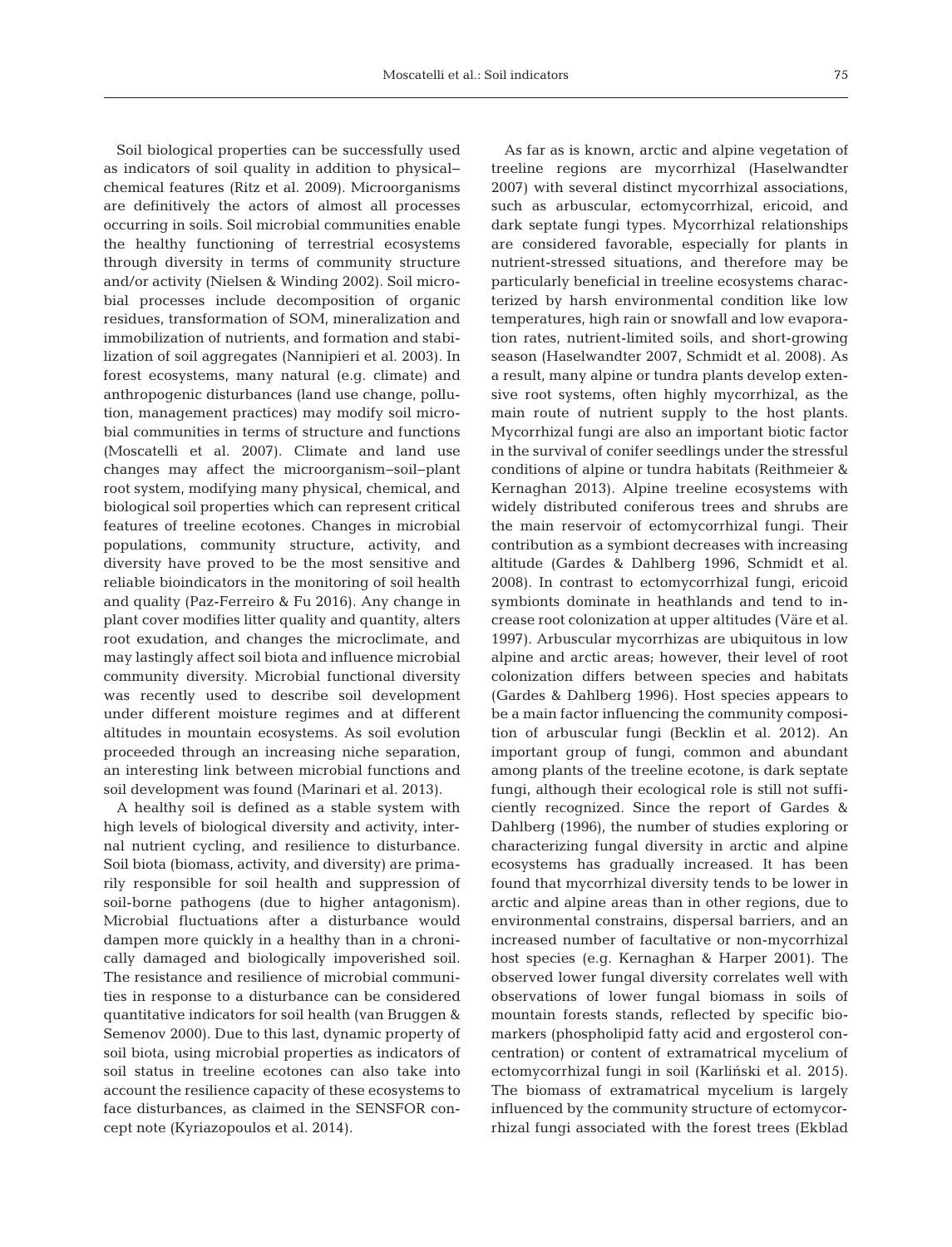et al. 2013), as different fungal species produce variable amounts of extramatrical mycelium, which builds a mycelial network in the soil and may have variable tolerance to natural and anthropogenic stress factors (Karliński & Kieliszewska-Rokicka 2004). In contrast to the altitude gradient, seasonal fluctuations and changes in soil nutrient status play a significant role in microbial (including fungi) biomass and biodiversity of alpine and tundra forests (Buckeridge et al. 2013). Becklin et al. (2012) ob served a stronger effect of host identity than habitat on the fungal community of alpine plant species. A high species diversity of fungi associated with alpine and arctic *Dryas octopetala* and a lack of influence of high altitude was demonstrated by Bjorbækmo et al. (2010). Schmidt et al. (2008) suggested that the altitudinal distributions of mycorrhizal fungi observed for European mountains do not necessarily apply to higher and drier mountains in other parts of the world. Thus, additional surveys spanning a greater number of sites, host species, and types of mycorrhiza are needed to fully understand the role of factors shaping the mycorrhizal community of the treeline ecotone.

The objective of this paper was therefore to identify reliable and strong indicators useful for monitoring soil properties in mountain forests and treeline ecotones, in particular. For this purpose, 7 case studies from mountains of different regions of Europe are presented to show the importance of soil characteristics as indicators of treeline dynamics in relation to anthropogenic pressures and/or climate change. When not specifically indicated, climatic and anthropogenic pressures were considered for their combined and/or synergic impact on soil properties (Oliver & Morecroft 2014). Within the EU project SENSFOR, the discussion of soil indicators was integrated into the discussion of indicators for changes in the treeline ecotone in general (Broll et al. 2016).

## **3. TREELINE ECOTONES AND SOIL INDICATORS**

Within the numerous services that forested soil performs in treeline areas, key ecosystem services were selected for the aims of this paper: (1) protection of the area below treeline, i.e. prevent shallow landslide, erosion, and flooding, (2) sequestering of carbon, i.e. maintaining the SOM content and quality, and (3) acting as habitat for plants, animals, and microorganisms, and maintaining a high biodiversity (Adhikari & Hartemink 2016). Soil erosion, caused by

landslide on steep slopes, represents a crucial problem affecting mountain soils, which are generally shallow, and their fertility is often concentrated in the uppermost layers (Stanchi et al. 2015, Egli & Poulenard 2017). Therefore, following soil loss, erosion provokes a loss of fertility, reduced carbon storage capacity, and ultimately a reduced level of biodiversity above- and belowground.

Once key ecosystem services performed by soil have been identified, the correct soil indicators to be used in a monitoring action can be selected. In this context, a promising way to analyze the impact of human−environment interactions on ecosystem services seems to be the application of the DPSIR (Drivers, Pressure, State, Impact, Response) framework (Kyriazopoulos et al. 2014). In order to assess the sustainability of treeline ecotones, it is important to use indicators that identify specific pressures (P) and impacts (I) within ecosystems that can also be monitored for their capacity to tolerate disturbances due to current and future changes. Many indicators can be used for monitoring changes in treeline ecotones. Ecological indicators related to plants, such as growth forms or regeneration processes (seed production, seedling mortality, or survival rate), are generally those aspects mostly studied. As for soils, physical, chemical, and biological properties can be selected as indicators of soil quality in treeline ecotones, in relation to their sensitivity to disturbance or stress. Most physical indicators are quite static, whereas chemical, and to a greater degree, biological characteristics may be very dynamic (Table 1). Integrating indicators (such as decomposition) can be very helpful for a complete soil-monitoring scheme.

An example of a useful ecological indicator for erosion resulting from grazing on sandy and dry soil would be the evaluation of areas of bare soil. Erosion removes soil cover, including most of the carbon contained in the upper layer. Loss of soil cover leads to fragmented treeline ecotones where the accumulation of organic matter is very low or re stricted to small patches. In addition, aboveground and belowground biodiversity are reduced by erosion. Ecosystem services like decomposition and nutrient supply or carbon sequestration are also reduced. In the best case, recommendations based on the evidence from soil indicators, as summarized in this paper, will be accepted and implemented by policy makers in order to preserve carbon stocks and prevent soil erosion, and to protect biodiversity in the treeline ecotone, including belowground, as this is a precondition for the preservation of aboveground biodiversity.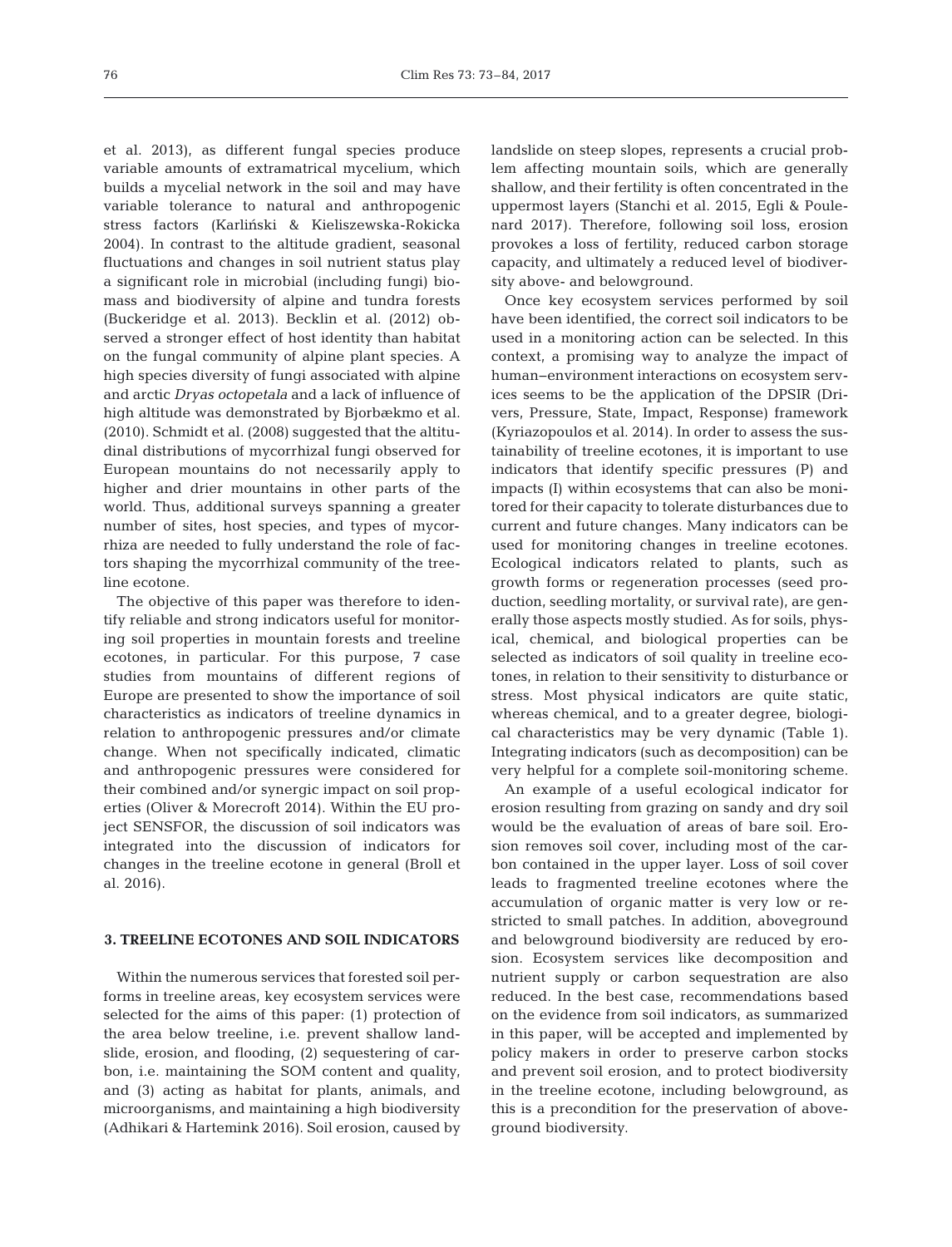|                                   | Physical, chemical an biological indicators                          |            |  |  |  |  |  |  |  |  |
|-----------------------------------|----------------------------------------------------------------------|------------|--|--|--|--|--|--|--|--|
| Porosity                          | Area of bare soil                                                    | Texture    |  |  |  |  |  |  |  |  |
| Temperature                       | Soil structure                                                       | Soil depth |  |  |  |  |  |  |  |  |
| Water content                     |                                                                      |            |  |  |  |  |  |  |  |  |
| Labile carbon                     | Total carbon (TC)                                                    |            |  |  |  |  |  |  |  |  |
| Mineral nutrients $(N, P, K)$     | Total organic carbon (TOC)                                           |            |  |  |  |  |  |  |  |  |
| pH                                | Total nitrogen (TN)                                                  |            |  |  |  |  |  |  |  |  |
|                                   | $C/N$ ratio                                                          |            |  |  |  |  |  |  |  |  |
| Soil organisms:                   | Rooting:                                                             |            |  |  |  |  |  |  |  |  |
| • Microbial biomass, metabolism   | $\bullet$ Depth                                                      |            |  |  |  |  |  |  |  |  |
| and diversity                     | • Biomass of fine roots                                              |            |  |  |  |  |  |  |  |  |
| • Indicators of stress conditions | • Architecture of roots                                              |            |  |  |  |  |  |  |  |  |
|                                   |                                                                      |            |  |  |  |  |  |  |  |  |
| • Root rot pathogens              |                                                                      |            |  |  |  |  |  |  |  |  |
|                                   |                                                                      |            |  |  |  |  |  |  |  |  |
| <b>Integrating indicators</b>     |                                                                      |            |  |  |  |  |  |  |  |  |
|                                   | Humus forms and soil structure<br>that result from the decomposition |            |  |  |  |  |  |  |  |  |
|                                   | (microbial quotients)<br>• Enzyme activities<br>$\bullet$ Mycorrhiza | process    |  |  |  |  |  |  |  |  |

Table 1. Soil properties as indicators in treeline ecotones. Highly dynamic, dynamic, static indicators: soil property change within days or weeks, years or decades, or centuries, respectively

# **4. CASE STUDIES ON SOIL INDICATORS AT EUROPEAN TREELINES**

In order to assess the importance of soil properties as indicators of natural and anthropogenic impacts, 7 case studies performed at the treeline in similar mountain regions were selected from a collaboration among the following European countries: Romania, Bulgaria, the Czech Republic, Slovakia, and Italy. Table 2 reports details for each case study, such as climate, soil type, vegetation, and the specific indicators used.

### **4.1. Romania (Case 1)**

In Romania, Badea et al. (2012) studied air pollution, bulk precipitation, throughfall, soil condition, and foliar nutrients, as well as forest health and growth, from 2006 to 2009 at a study site belonging to the Long-Term Ecological Research (LTER) network in the Bucegi Mountains. They ascertained that bulk precipitation was generally acidic. Therefore, rain could contribute to forest soil acidification with a possible negative effect on forest health. In fact, the pH of the soil solution was acidic (pH 4.4 to 4.8) in most of the studied sites. Concentrations of acidic ions such as sulfate were below critical limits in the bulk precipitation (CLRTAP 2004), but could have significant long-term cumulative effects on soils and forest vegetation, especially in the context of changing climate.

### **4.2. Romania (Case 2)**

Similar research carried out in the Retezat Mountains showed that  $>90\%$  of rain events were acidic with pH values <5.5, contributing to the high acidity of soils (Bytnerowicz et al. 2005). Drought that occurred in the southern Carpathians between fall 2000 and summer 2002, and frequent acidic rainfalls, could have caused the observed decline in forest condition, results confirmed at a national level for the 1992 to 2010 period (Badea et al. 2013). The very strongly acidic character of upper soil horizons (pH 3.4 to 4.2) can be partially attributed to the atmospheric deposition of sulfate, nitrate, and ammonium. Although soil acidification is common for this type of geological material (schist), it is possible that longterm deposition could further increase soil acidity in the Retezat Mountains.

#### **4.3. Bulgaria**

The Beklemeto region in the Central Balkan Mountains (Bulgaria) is representative of the relatively small mountains of the Balkan Peninsula, which share a similar land use history, where the upper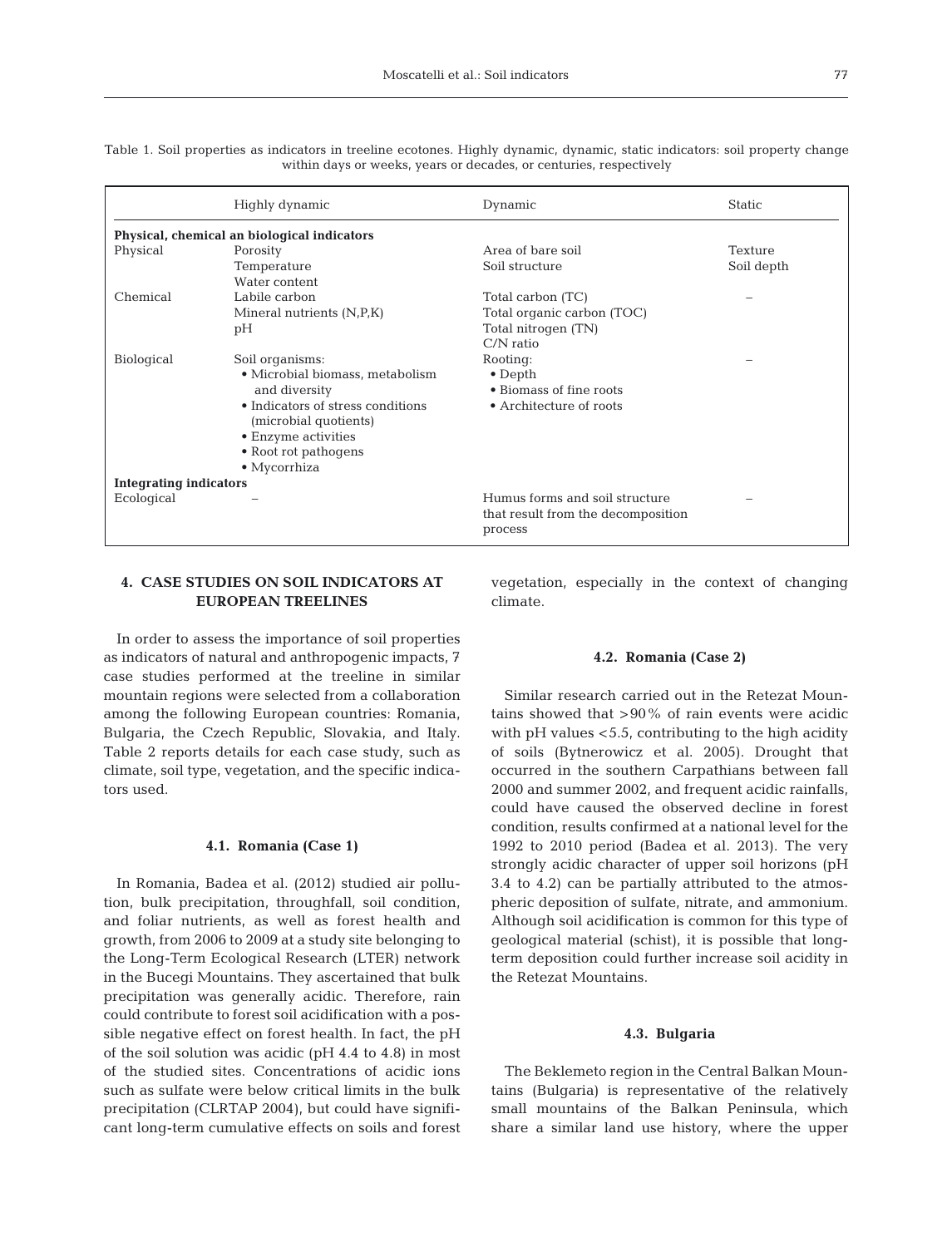Table 2. Case studies: site characteristics of representative soils from different European countries. MAAT: mean annual air temperature, MAP: mean annual precipitation. Ranges are given for MAAT and MAP because of different altitudes. For definitions of soil type see IUSS Working Group WRB (2015)

| Location<br>of study<br>sites                               | Elevation<br>(m)  | <b>MAAT</b><br>$(^{\circ}C)$ | <b>MAP</b><br>(mm) | Parent<br>material<br>chosen              | Soil type                                             | Tree cover                                      | Key<br>disturbance<br>drivers                         | Indicators<br>and<br>rationale                                                                                     |
|-------------------------------------------------------------|-------------------|------------------------------|--------------------|-------------------------------------------|-------------------------------------------------------|-------------------------------------------------|-------------------------------------------------------|--------------------------------------------------------------------------------------------------------------------|
| <b>Czech Republic</b><br>Giant<br>Mts                       | 1185              | $2.6 - 3.5$                  | 1300-1414          | Granite                                   | Podzol, Histosol                                      | Norway<br>spruce                                | $SO2$ pollution,<br>acidic<br>precipitation           | Carbon content,<br>proportion of<br>fulvic and<br>humic acids                                                      |
| <b>Slovakia</b><br>Tatra<br>Mts                             | 1150-1250 3.4-4.7 |                              | $931 - 964$        | Moraine<br>deposits                       | Dystric Cambisol Norway spruce,                       | larch                                           | Storm, fire,<br>land use<br>change                    | Microbial biomass,<br>activity and<br>functional diversity                                                         |
| Romania<br>Bucegi<br>Mts                                    | 930-1720          | $2 - 6$                      | 800-1200           | Conglomerate,<br>sandstone                | Dystric Cambisol,<br>Eutric Cambisol,<br>Entic Podzol | Norway spruce,<br>silver fir.<br>European beech | Acidic<br>precipitation                               | Soil pH                                                                                                            |
| Retezat<br>Mts                                              | 800-1600          | $3 - 7$                      | 1300-1600          | Schist                                    | Dystric Cambisol,<br>Entic Podzol                     | Norway spruce,<br>European beech                | Acidic<br>precipitation                               | Soil pH                                                                                                            |
| <b>Bulgaria</b><br>Central<br>Balkan<br>Mts                 | 1050-1500         | 6.1                          | 914                | Schist                                    | Dystric Cambisol European beech,                      | Norway spruce                                   | Fires, forest<br>conversion.<br>land use change       | Carbon content,<br>soil pH                                                                                         |
| <b>Italy</b><br>Passo<br>Brocon,<br>Central-Eastern<br>Alps | 1700-2000         | 4.6                          | 1286               | Granite and<br>limestone                  | Leptic Phaeozem                                       | Norway spruce,<br>larch                         | Pasture<br>abandonment                                | Enzyme activity as<br>indicators for<br>microbial functional<br>diversity, disturb-<br>ances and stresses          |
| Madonna<br>di<br>Campiglio                                  | 1730-1855         | 4.2                          | 1148               | Granite covered<br>by moraine<br>deposits | Umbrisol                                              | Norway spruce,<br>larch,<br>Cembra pine         | Pasture<br>abandonment.<br>ski resorts and<br>tourism | Bacterial-fungal<br>community molecular<br>profiles shaped by<br>aspect, parent material,<br>and forest attributes |

treeline is mainly formed by broadleaved forests. The treeline of the region is formed by 3 vegetation zones: broadleaved forests, areas of coniferous forests (plantations, natural), and a juniperus zone. In this casestudy site, the combined effects of land use and climate change on soil properties was investigated. In the study region, altitudinal migration due to climate are expected for beech and occasionally for conifers. Changes in vegetation cover affect soil properties due to warming, changes in precipitation, increased transpiration, and poorer drainage. Among soil physical−chemical parameters, the focus was on SOM. Previous land use affects the potential for carbon sequestration in forest areas. Pastures are characterized by high carbon stocks and a greater density of roots in the surface layers of the mineral soil, thus conversions of grasslands to forests has clear consequences (Guo & Gifford 2002, Murty et al. 2002). Zhiyanski et al. (2008, 2016) and Zhiyanski & Sokolovska (2009)

showed that land use change has affected the content of soil organic carbon in mountain ecosystems in the Central Balkan Mountains. The effects were associated with a reduction in soil organic carbon stocks when pastures were afforested to increase the treeline zone 40 yr ago. Nevertheless, a significant amount of carbon is stored in the forest floor, and thus the loss of soil is compensated. Zhiyanski et al. (2008) emphasized that the implementation of thinning activities in coniferous plantations is desirable to improve the microclimate conditions and the accumulation of carbon in the soil system. Results for other soil properties from the studied region showed variation in relation to forest tree vegetation (Doichinova & Zhiyanski 2009). Two groups of ecosystems could be distinguished according to soil properties in treeline zones with similar climatic characteristics: (1) beech and spruce forests, and (2) Scots pine forests. Clay and silt textural fractions, soil pH, and exchangeable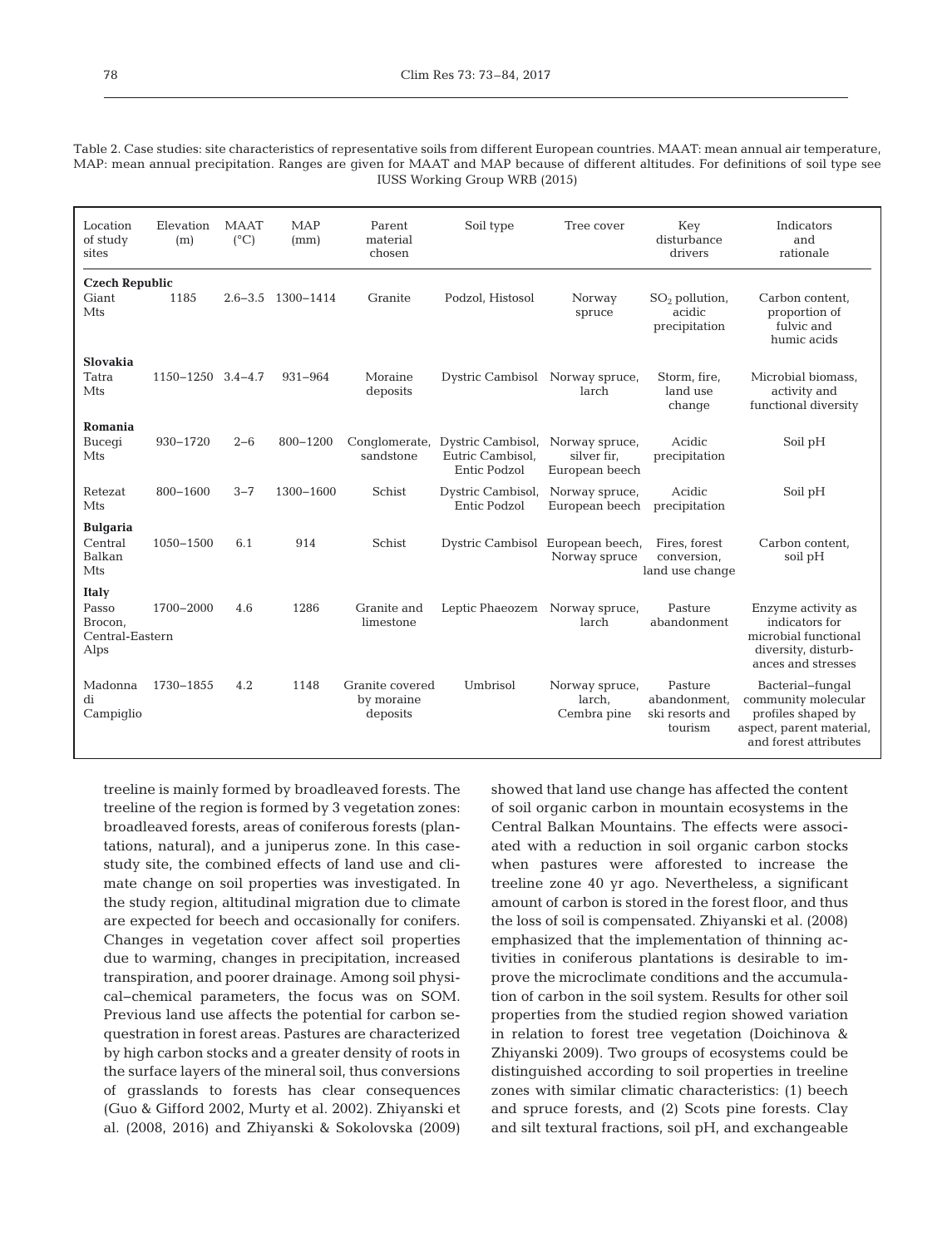Ca were higher under Scots pine, while the soil under beech and spruce was characterized by higher total organic carbon (TOC) stocks, total N, and exchangeable Na, and lower pH (Zhiyanski et al. 2008). These differences could be related to differences in organic matter content caused by differences in forest vegetation and microclimate peculiarities of the sites. Soil physical− chemical properties and the SOM content could be used as composite indicators for assessing the effect of land use on soil systems and stability of ecosystems in treeline ecotones. The lower carbon content in the mineral soil under spruce plantations compared to that under natural beech forest is related to factors such as silvicultural practices and land use history. Overall, carbon stocks both on the forest floor and in soil were highest for the highland pasture, followed by the spruce plantation, while the beech forest and the pine plantation were characterized by comparatively lower carbon stocks. The conversion from natural pasture or beech forest to coniferous plantation in treeline ecotones of the Central Balkan Mountains has resulted in a decrease in TOC stock. Nevertheless, the large organic carbon storage in the forest floor in the spruce plantation compensates for the carbon leached out from the mineral soil after this land use change. In terms of stability, carbon sequestrated in the mineral soil is more desirable than carbon sequestrated on the forest floor, which is more vulnerable to decomposition following disturbances. Carbon stocks and SOM quality are very useful indicators for the detection of changes in mountain forests (Zhiyanski et al. 2008, Doichinova & Zhiyanski 2009) and their mapping could be used as an effective approach to identifying changes in supply of regulating ecosystem services (Zhiyanski et al. 2017).

#### **4.4. Czech Republic**

The research in the north-eastern part of the Czech Republic was carried out in the Mumlavska Hora area in the Giant Mountains National Park. The treeline in the Giant Mountains is at around 1200 to 1400 m above sea level (a.s.l.) (Treml & Chuman 2015), and the typical vegetation of the ecotone is re presented by Norway spruce *Picea abies* intermixed with *Vaccinium* shrubs and graminoids communities. The forest stand of Norway spruce used for sampling was naturally established, and has been minimally influenced by forest management. The area was af fected by a severe forest decline, which started >35 yr ago and was mostly caused by elevated levels of anthropogenic SO<sub>2</sub> deposition (Kopáček & Veselý 2005). Following the dieback of spruce trees, an increase in grass and shrub cover was observed. The aim of this study was to evaluate how this change in vegetation influences the amount and the quality of organic matter in the O horizon. The organic matter of Oa horizons was fractionated into humic and fulvic acids (HA and FA) to study differences related to the dominant ground vegetation, *Vaccinium myrtillus*, *Deschampsia flexuosa*, or *Molinia caerulea.* The results indicated that the dominant shrub or grass species could quantitatively influence the amount of carbon in organic horizons (organic C was higher under *M. caerulea* than under *V. myrtillus)*. However, the humification rate was similar under all dominant plant species, probably because of a strong interaction with site condition, and differences appeared only in the quality of humic compounds. The proportion of fulvic and humic acids was in fact different according to vegetation type (a higher proportion of HA was found under *M. caerulea)*. Regarding the importance of HA and FA in soil development, the findings suggest that, after a shift towards grass vegetation due to forest decline, major changes may be expected not only in the organic horizons, but also in the whole soil profile. Vegetation changes due to predicted climate change, probably leading to forest decline, could cause significant changes in quantitative and qualitative parameters of SOM. Thus, the quantity and quality of SOM in the organic layers are good indicators of changes in mountain forests (Bonifacio et al. 2008b).

#### **4.5. Slovakia**

Windthrow and fire belong to natural disturbances evoked by extreme climate events, such as strong wind, and extreme hot and dry periods, occurring as a consequence of ongoing climate changes. In 2004, forest stands near the treeline in the Tatra Mountains (Slovakia) were seriously damaged by strong wind and a part of this area was subsequently affected by fire. Four long-term research plots (intact reference forest, extracted windthrow, nonextracted windthrow, and extracted windthrow later affected by fire) were established in 2005 to monitor changes in the abiotic environment, including the soil microbial component. Based on the analysis of soil microbial biomass, activity, and structure of functional groups, Gömöryová et al. (2011) showed that several microbial community attributes assessed in windthrow areas appear suitable for the monitoring of long-term changes. In particular,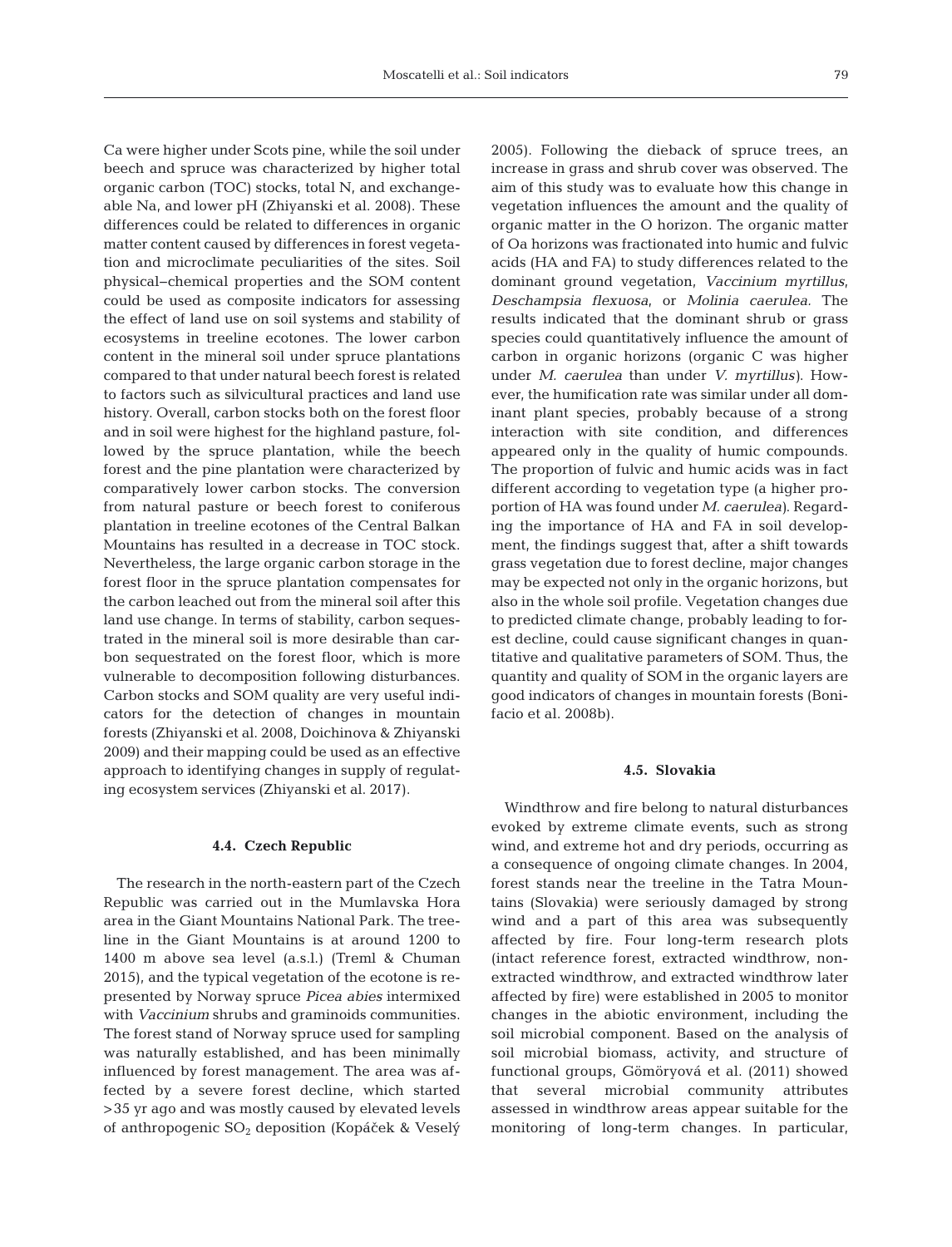catalase activity proved to be a useful indicator, as it exhibited clear interannual trends with low seasonal variability. N-mineralization also differed significantly among years, but varied considerably during the vegetation period. Richness and diversity of microbial functional groups, as determined by the Biolog assay (Garland & Mills 1991), did not differ between plots, but unidirectional temporal shifts qualify them as indicators of long-term change. In contrast, basal respiration and microbial biomass differed primarily among plots with different management practices. Basal respiration varied considerably among seasons as well as among years. Microbial biomass did not exhibit seasonal fluctuations, and inter-annual variability was much lower compared to other soil characteristics. It therefore proved to be a sensitive indicator of environmental change in disturbed plots.

#### **4.6. Italy (Case 1)**

This case study is part of a larger research program on the effects of woody plant encroachment on soil organic carbon dynamics, and in general on soil properties, along a latitudinal gradient in Italy. In this case, woody plant species recolonization after pasture abandonment was studied in the Central-East Italian Alps, in Castello Tesino (Trento province, Italy). Three stages of the recolonization process were selected: (1) a current cow pasture with annual grasses, (2) a heather *Calluna vulgaris* (L.) Hull and *Rhododendron hirsutum* L. shrubland, and (3) a Norway spruce *Picea abies* (L.) H. Karst. and larch *Larix decidua* Mill. forest. Three soil sample replicates were collected from each stage at both 0–5 and 5–15 cm depth intervals.

Two groups of soil indicators, chemical and biological, were used to describe the effect of the recolonization process: TOC and enzymatic activities of main soil nutrient cycles (C, N, P, S). TOC is considered the best indicator of soil quality, as soil carbon content provides information about soil degradation and influences all soil functions. On the other hand, enzyme activities are used to describe microbial functional diversity, and express the microbial community response to disturbances and stresses (Aon et al. 2001, Sowerby et al. 2005, Trasar-Cepeda et al. 2008). Fluorimetric analyses (Marx et al. 2001) were performed in order to evaluate the activity of cellulase, chitinase, α- and β-glucosidase, phosphatase, sulfatase, and xylosidase. The synthetic enzymatic index (SEI) (Dumontet et al. 2001) was then estimated in order to highlight variation in the sum of enzyme activities at both depth intervals.

When considering the first step of recolonization (from pasture to shrubland), we observed an increase in TOC content of  $+74$  and  $+35\%$  (calculated with respect to pasture for 0–5 and 5–15 cm, respectively). A similar trend was observed for the SEI (+38 and +156%). Then, from shrubland to forest, a general return to the original values of pasture was found both for TOC (+10 and −3%) and for the sum of the enzyme activities (−6 and +18%). When considering the enzyme specific activity (i.e. ratio of each enzyme activity to unit of total organic carbon), this increment was detected only in the upper intervals (+33 and  $+6\%$ ). A clear decrease in this ratio was observed for forest stand (−69, and −58% with respect to pasture). A change in land use, in this case pasture abandonment accompanied by a new vegetation cover, induced the microbial community to increase its decomposition activity during the first step of recolonization. An equilibrium level was then reached when the mature forest condition was established. In particular, the increase in enzymatic activities, which encompasses the increase in TOC, could reflect a modified functional diversity of microbial processes induced by the release of diverse carbon substrates by the new colonizing plant cover (shrubs etc.).

#### **4.7. Italy (Case 2)**

The aim of the last study was to determine whether a number of given state factors are important in shaping both chemical and microbial properties of the soil at the treeline in the Alps. Organic matter content and its characteristics, dissolved organic matter (DOM) and its phenolic content, bacterial−fungal community molecular profiles, and microbial biomass carbon and nitrogen content were evaluated (Carletti et al. 2009). Since microbiological processes regulate soil ecology and biogeochemistry, microbial community structure can be used as a dynamic indicator of forest ecosystem status after timber harvesting, revealing changes in nutrient and energy flow patterns measured under different aspects, parent material, and forest attributes. Aspect was considered as a proxy variable of microclimatic features. This topographic factor influences local site microclimate, mainly because it determines the amount of received solar radiation, snowmelt timing, soil freezing and thawing, and even water retention capacity and soil nutrient cycling (C and N), as well as other ecosystem processes.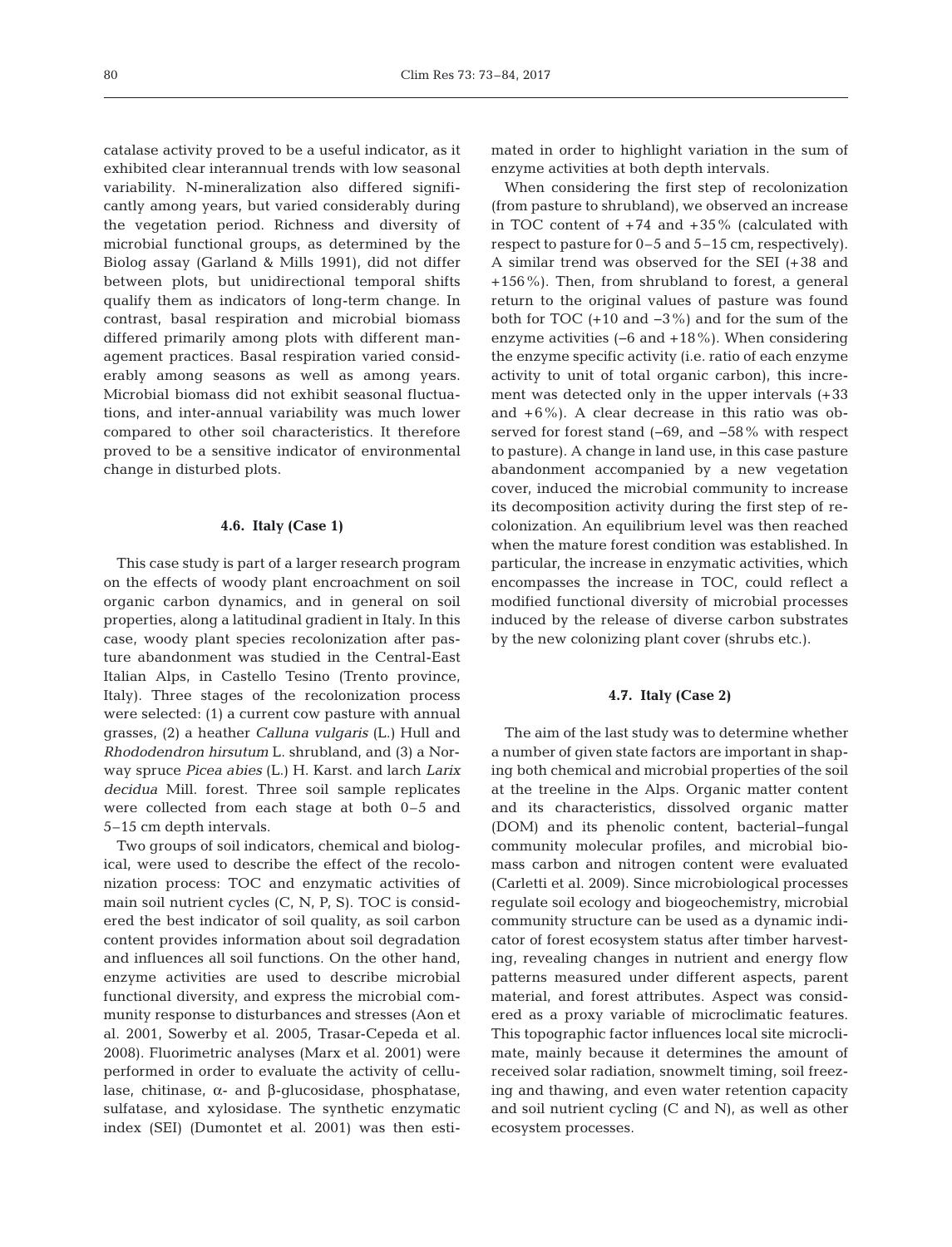In particular, parent material and forest coverage attributes were investigated in 6 Norway spruce *P. abies* forest sites located in the subalpine range of the eastern Italian Alps. Studying the relationships that stand age, site physical/topographic variables, and parent material have with soil carbon content and characteristics in mountain areas may be useful for predicting how environmental changes could affect soil carbon content and its accumulation. Stands were chosen so that they were consistent, as far as possible, with respect to elevation, macroclimatic, and dominant tree variables, while changing for parent material and aspect. The treeline was under pastoral use. In all sites, regeneration is natural and follows marginal cutting or canopy opening. Study areas were chosen according to local geological maps with different parent materials classified as acid, alkaline, and intermediate. For each parent material, A horizons of 2 sites were selected as north-facing and south-facing for a total of 6 sites. The geologic parent material had the strongest effect and was aspectdependent. Microclimate features also played a distinct role in defining both soil chemistry and microbial community composition. In contrast, the composition of the deeper humus layers (OH, A) was stable and similar within a spruce tree canopy class. The most important variables in the construction of the discriminating models were soil pH, dissolved organic matter (DOM) content, and phenolic compounds. Bacterial communities appeared to be shaped first and fore most by the substratum, secondly by mountain slope orientation, and thirdly by forest stage, thus confirming the canonical discriminant analysis (CDA) model. Fungal communities indicated patterns guided strongly by pH, such as the highly diverse community of the acid/north, in which evenness was higher and differences related to 4 successional stages of the forest (in increasing order: gap [open patch, free of standing trees], juvenile, aggregate [slender tress reaching canopy height], and mature) were less evident, and did not lead to emerging dominance at mature stages, as occurred instead in each of the southfacing forests (La Porta et al. 2014). Rarefaction curves indicate a trend of higher diversity (less saturating) in acid/north conditions, while more saturating covered communities occur in southern-facing and mild bedrock pH conditions. With regard to the 4 forest stand age categories, the classes Archaeorhizomycetes and Sordariomycetes, and the genus *Archaeorhizomyces* presented with significantly higher values in gap samples, compared to the aggregate samples. Juvenile and mature forest samples presented intermediate quantities.

## **5. CONCLUSIONS**

The case studies reported in this paper present an example of how the use of soil indicators at the treeline can help to describe the intrinsic properties of these fragile ecosystems. In particular, soil indicators can act as an early warning of degradation processes, leading to critical thresholds of sustainability in response to diverse types of pressure (Muscolo et al. 2015). Furthermore, certain soil properties can be chosen as indicators of the resilience of treeline ecosystems in response to stress, and be included in monitoring actions within a soil policy framework. The above case studies confirm SOM as one of the significant universal indicators (Lal 2004). In particular, SOM content fluctuations can account for modifications of soil quality due to land use change from pasture to forest (Bulgaria and Italy), while SOM quality assessment (humification rate, humic/fulvic acids ratio, etc.) accounts for modification of soil carbon stocks induced by plant cover changes due to climate and/or land use change (Bulgaria, Czech Re public, Italy).

Bioindicators focusing on soil biota, such as microbial biomass size, diversity, and activity, can inform on changes in soil biogeochemical processes (C or N cycling, mineralization, humification) and in food webs, or account for stress conditions (Slovakia, Italy). Moreover, due to their dynamic nature, bioindicators provide quick assessments of how the soil system reacts to the different pressures. This can help to prevent degradation processes by initiating correct policies and management strategies at the appropriate time.

In this study, several soil indicators were identified and used for the assessment of soil quality in relation to climatic and/or anthropogenic pressures in mountain forests. They were distinguished according to physical, chemical, and biological soil properties. Case studies in different mountain regions of Europe proved the importance of soil properties as indicators for the dynamics of mountain forest ecosystems and in the treeline ecotone in view of climate change and/or anthropogenic pressures. The case studies showed that SOM (in terms of quantity and quality), pH, and microbial biomass size, activity, and structural and functional diversity are reliable and sensitive indicators to be recommended for monitoring changes in the soil system. However, beyond this basic set of properties (and when possible), it is advisable to integrate the information obtained by using supplementary indicators to gain further insight and for a more holistic approach to the study of the soil resource.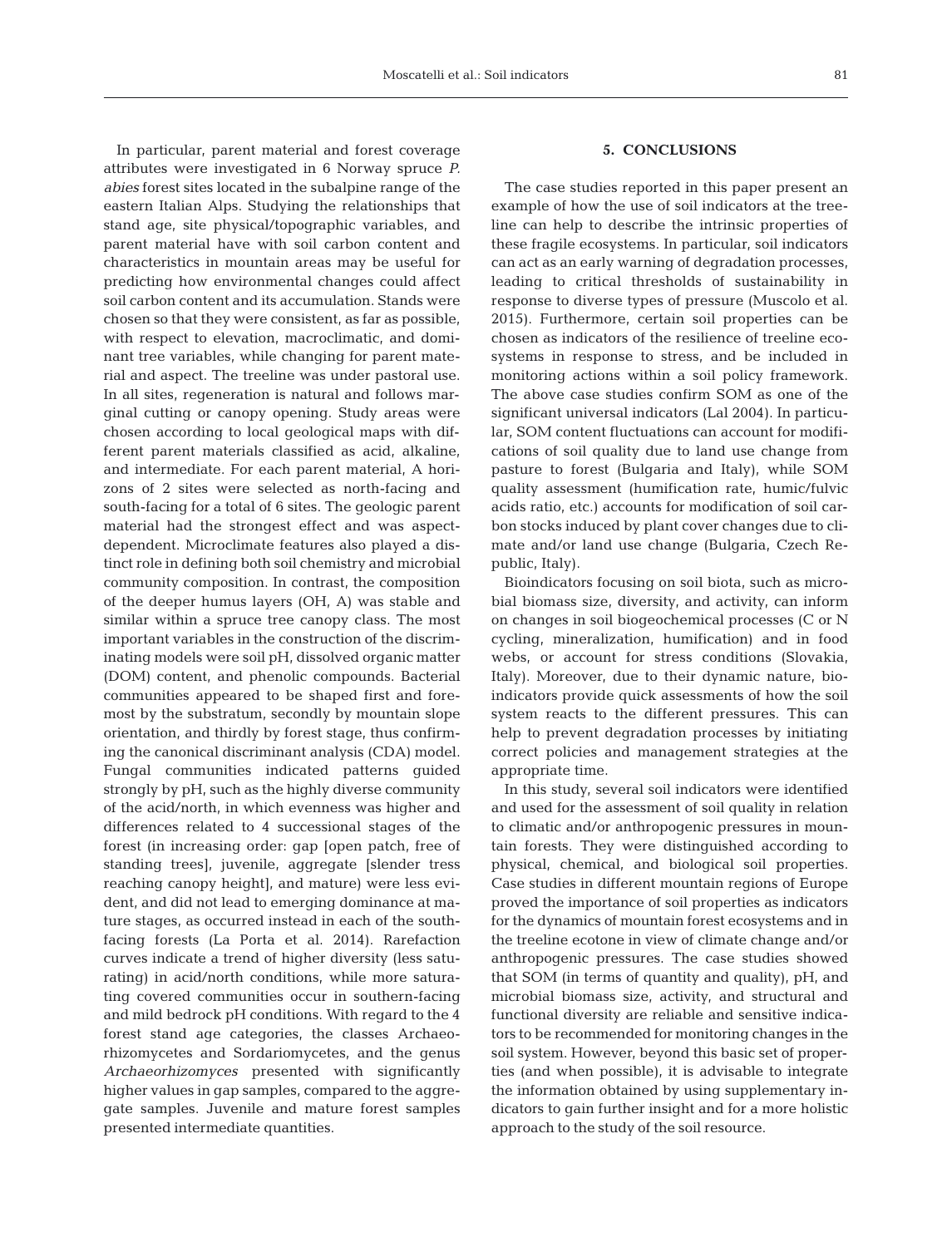*Acknowledgements.* This article is based upon work from (European Cooperation in Science and Technology, www.cost.eu).

#### LITERATURE CITED

- [Adhikari K, Hartemink AE \(2016\) Linking soils to ecosystem](https://doi.org/10.1016/j.geoderma.2015.08.009) services — a global review. Geoderma 262:101-111
- [Anschlag K, Broll G, Holtmeier FK \(2008\) Mountain birch](https://doi.org/10.1657/1523-0430(07-087)%5bANSCHLAG%5d2.0.CO%3B2) seedlings in the treeline ecotone, subarctic Finland: variation in above- and below-ground growth depending on microtopography. Arct Antarct Alp Res 40:609-616
	- Aon MA, Cabello MN, Sarea DE, Colaneri AC, Frenco MG, Burgos JL, Cortassa S (2001) I. Spatio-temporal patterns of soil microbial and enzymatic activities in an agricultural soil. Appl Soil Ecol 533: 1−16
- [Arshad MA, Martin S \(2002\) Identifying critical limits for soil](https://doi.org/10.1016/S0167-8809(01)00252-3) quality indicators in agro-ecosystems. Agric Ecosyst Environ 88: 153−160
- [Badea O, Bytnerowicz A, Silaghi D, Neagu S and others](https://doi.org/10.1007/s10661-011-2515-7) (2012) Status of the Southern Carpathian forests in the long-term ecological research network. Environ Monit Assess 184:7491-7515
	- Badea O, Silaghi D, Taut I, Neagu S, Leca S (2013) Forest monitoring — assessment, analysis and warning system for forest ecosystem status. Not Bot Horti Agrobo 41: 613−625
- [Becklin KM, Hertweck KL, Jumpponen A \(2012\) Host iden](https://doi.org/10.1007/s00248-011-9968-7)tity impacts rhizosphere fungal communities associated with three alpine plant species. Microb Ecol 63:682-693
- [Bjorbækmo MFM, Carlsen T, Brystig A, Vrålstad T and oth](https://doi.org/10.1186/1471-2229-10-244)ers (2010) High diversity of root associated fungi in both alpine and arctic *Dryas octopetala.* BMC Plant Biol 10: 244
- [Bonifacio E, Caimi A, Falsone G, Trofimov S, Zanini E, God](https://doi.org/10.1007/s11104-008-9615-3)bold DL (2008a) Soil properties under Norway spruce differ in spruce dominated and mixed broadleaf forests of the Southern Taiga. Plant Soil 308: 149−159
	- Bonifacio E, Santoni S, Cudlín P, Zanini E (2008b) Effect of dominant ground vegetation on soil organic matter quality in a declining mountain forest of central Europe. Bor Environ Res 13: 113−120
	- Broll G (2000) Influence of overgrazing by reindeer on soil organic matter and soil microclimate of well-drained soils in the Finnish Subarctic. In: Lal R, Kimble JM, Stewart BA (eds) Global climate change and cold region ecosystems. Advances in soil science. CRC Press, Bosa Roca, p 163−172
	- treeline ecology. Springer, Berlin
	- Broll G, Jokinen M, Aradottir AL, Cudlín P and others (2016) Indicators of changes in the treeline ecotone. Deliverable 5, ESSEM COST ACTION ES1203— Enhancing the resilience capacity of sensitive mountain forest ecosystems under environmental change (SENSFOR). www. sensforcost.eu/index.php/deliverables
- [Buckeridge KM, Banerjee S, Siciliano SD, Grogan P \(2013\)](https://doi.org/10.1016/j.soilbio.2013.06.012) The seasonal pattern of soil microbial community structure in mesic low arctic tundra. Soil Biol Biochem 65: 338−347
- [Bytnerowicz A, Badea O, Popescu F, Musselman R and oth](https://doi.org/10.1016/j.envpol.2005.01.040)ers (2005) Air pollution, precipitation chemistry and forest health in the Retezat Mountains, Southern Carpathi-

ans, Romania. Environ Pollut 137: 546−567

- COST ACTION ES 1203 SENSFOR, supported by COST [Carletti P, Vendramin E, Pizzeghello D, Concheri G, Zanella](https://doi.org/10.1007/s11104-008-9732-z) A, Nardi S, Squartini A (2009) Soil humic compounds and microbial communities in six spruce forests as function of parent material, slope aspect and stand age. Plant Soil 315:47-65
	- CLRTAP (Convention on Long-Range Transboundary Air Pollution) (2004) Manual on methodologies and criteria for modelling and mapping critical loads and levels and air pollution effects, risks and trends. Federal Environmental Agency, Berlin
	- [Cotrufo MF, Soong JL, Horton AJ, Campbell EE, Haddix](https://doi.org/10.1038/ngeo2520) ML, Wall DH, Parton WJ (2015) Formation of soil organic matter via biochemical and physical pathways of litter mass loss. Nat Geosci 8: 776−779
		- Doichinova V, Zhiyanski M (2009) Physical and chemical characteristics of forest soils from Beklemento region — Central Stara Planina Mountains. Nauka za Gorata − For Sci 2: 45−52
		- Doran JW, Parkin TB (1994) Defining and assessing soil quality. In:Doran JW, Coleman DC, Bezdicek DF, Stewart BA (eds) Defining soil quality for a sustainable environment. SSSA, Madison, WI, p 3–21
	- [Dumontet S, Mazzatura A, Casucci C, Perucci P \(2001\)](https://doi.org/10.1007/s00374-001-0424-6) Effectiveness of microbial indexes in discriminating interactive effects of tillage and crop rotations in a Vertic Ustorthens. Biol Fertil Soils 34: 411−416
		- Egli M, Poulenard J (2017) Soils of mountainous landscapes. In: Richardson D, Castree N, Goodchild MF, Koboyashi A, Liu W, Marsten RA (eds) The international encyclopedia of geography. Wiley, New York, NY, p 1–10
	- [Ekblad A, Wallander H, Godbold DL, Cruz C and others](https://doi.org/10.1007/s11104-013-1630-3) (2013) The production and turnover of extramatrical mycelium of ectomycorrhizal fungi in forest soils: role in carbon cycling. Plant Soil 366: 1−27
	- [Gardes M, Dahlberg A \(1996\) Mycorrhizal diversity in arctic](https://doi.org/10.1111/j.1469-8137.1996.tb04350.x) and alpine tundra: an open question. New Phytol 133: 147−157
		- Garland JL, Mills AL (1991) Classification and characterization of heterotrophic microbial communities on the basis of patterns of community-level sole-carbon-source utilization. Appl Environ Microbiol 57:2351-2359
	- [Gil-Sotres F, Trasar-Cepeda C, Leirós MC, Seoane S \(2005\)](https://doi.org/10.1016/j.soilbio.2004.10.003) Different approaches to evaluating soil quality using biochemical properties. Soil Biol Biochem 37: 877−887
	- Gömöryová E, Stř[elcová K, Fleischer P, Gömöry D \(2011\)](https://doi.org/10.1007/s10661-010-1755-2) Microbial characteristics at the monitoring plots on windthrow areas of the Tatra National Park (Slovakia): their assessment as environmental indicators. Environ Monit Assess 174: 31−45
- Broll G, Keplin B (2005) Mountain ecosystems. Studies in [Guo LB, Gifford RM \(2002\) Soil carbon stocks and land use](https://doi.org/10.1046/j.1354-1013.2002.00486.x) change:a meta analysis. Glob Change Biol 8: 345−360
	- Haselwandter K (2007) Mycorrhiza in the alpine timberline ecotone: nutritional implications. In: Wieser G, Tausz M (eds) Trees at their upper limit. Plant ecophysiology, Vol 5. Springer, Dordrecht, p 57−66
	- Holtmeier FK (2009) Mountain timberlines. Ecology, patchiness, and dynamics, 2nd edn. Adv Global Change Res 36: 1−437
	- $\blacktriangleright$  [Holtmeier FK, Broll G \(2005\) Sensitivity and response of](https://doi.org/10.1111/j.1466-822X.2005.00168.x) northern hemisphere altitudinal and polar treelines to environmental change at landscape and local scales. Glob Ecol Biogeogr 14: 395−410
	- [Holtmeier FK, Broll G \(2007\) Treeline advance driving](https://doi.org/10.3097/LO.200701) processes and adverse factors. Landsc Online 1: 1−33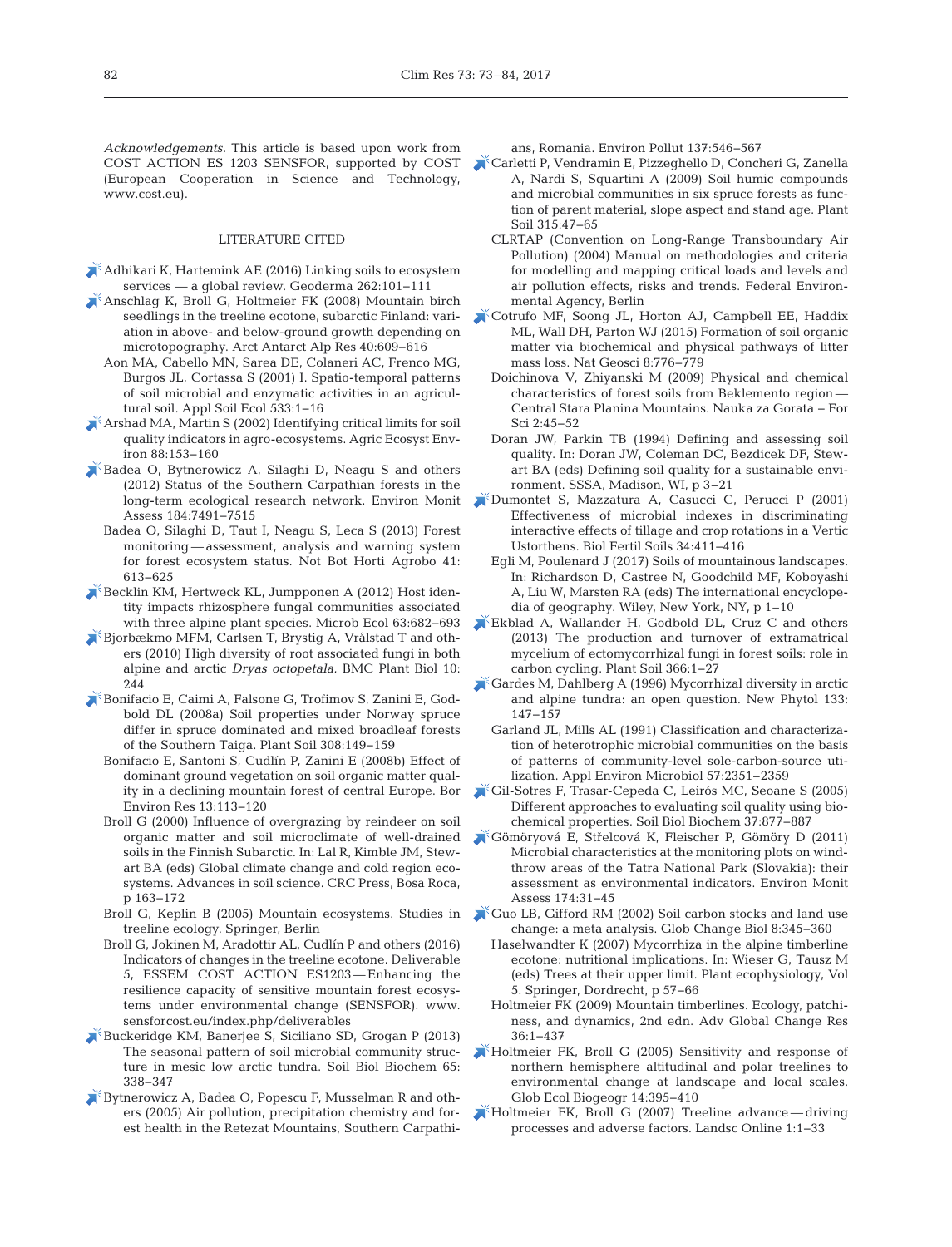- [Holtmeier FK, Broll G \(2010\) Wind as an ecological agent at](https://doi.org/10.2747/0272-3646.31.3.203) treelines in North America, the Alps, and the European Subarctic. Phys Geogr 31:203-233
	- IUSS Working Group WRB (2015) World reference base for soil resources 2014, update 2015. International soil class ification system for naming soils and creating legends for soil maps. World Soil Resources Reports No. 106. FAO, Rome
- [Janvier C, Villeneuve F, Alabouvette C, Edel-Hermann V,](https://doi.org/10.1016/j.soilbio.2006.07.001) Mateille T, Steinberg C (2007) Soil health through soil disease suppression: which strategy from descriptors to indicators? Soil Biol Biochem 39: 1−23
	- Karliński L, Kieliszewska-Rokicka B (2004) Diversity of spruce ectomycorrhizal morphotypes in four mature forest stands in Poland. Dendrobiology (Pozn) 51:25-35
- $\blacktriangleright$ Karliń[ski L, Rudawska M, Leski T, Kieliszewska-Rokicka B](https://doi.org/10.5586/am.1063) (2015) Biomass of external mycelium of ectomycorrhizal fungi in Norway spruce stands in Poland. Acta Mycol 50: 1063
- [Kernaghan G, Harper KA \(2001\) Community structure of](https://doi.org/10.1034/j.1600-0587.2001.240208.x) ectomycorrhizal fungi across an alpine/subalpine ecotone. Ecography 24: 181−188
- Kopáč[ek J, Veselý J \(2005\) Sulfur and nitrogen emissions in](https://doi.org/10.1016/j.atmosenv.2005.01.002) the Czech Republic and Slovakia from 1850 till 2000. Atmos Environ 39:2179-2188
	- Körner C (2012) Alpine treelines. Functional ecology of the global high elevation tree limits. Springer, Basel
	- Kyriazopoulos A, Abraham E, Hofgaard A, Sarki S (2014) DPSIR for treeline ecosystems and their services. Deliverable 3, ESSEM COST ACTION ES1203 — Enhancing the resilience capacity of sensitive mountain forest ecosystems under environmental change (SENSFOR). www. sensforcost.eu/index.php/deliverables
	- La Porta N, Sablok G, Pindo M, Squartini A (2014) 454 pyrosequencing analyses of mountain forest soils reveal a high fungal diversity and a rapid response to successional stages. In: Parrotta JA, Moser CF, Scherzer AJ, Koerth NE, Lederle DR (eds) Sustaining forest, sustaining people: the role of research. XXIV IUFRO World Congress, 5−11 October 2014, Salt Lake City. International Forest Review 16(Spec Issue): 166
- [Lal R \(2004\) Soil carbon sequestration impacts on global cli](https://doi.org/10.1126/science.1097396)mate change and food security. Science 304: 1623−1627
- [Marinari S, Bonifacio E, Moscatelli MC, Falsone G, Antisari](https://doi.org/10.1016/j.geoderma.2012.08.023) LV, Vianello G (2013) Soil development and microbial functional diversity: proposal for a methodological approach. Geoderma 192: 437−445
- [Marx MC, Wood M, Jarvis SC \(2001\) A microplate fluorimet](https://doi.org/10.1016/S0038-0717(01)00079-7)ric assay for the study of enzyme diversity in soils. Soil Biol Biochem 33: 1633−1640
	- McBratney AB, Minasny B, Wheeler I, Malone BP (2012) Frameworks for digital soil assessment. In: Minasny B, Malone BP, McBratney AB (eds) Digital soil assessment and beyond. Taylor and Francis, London, p 9−14
- [Moscatelli MC, Di Tizio A, Marinari S, Grego S \(2007\)](https://doi.org/10.1016/j.still.2007.08.007) Microbial indicators related to soil carbon in Mediterranean land use systems. Soil Tillage Res 97:51-59
- [Murty D, Kirschbaum MUF, McMurtrie RE, McGilvray H](https://doi.org/10.1046/j.1354-1013.2001.00459.x) (2002) Does conversion of forest to agricultural land change soil carbon and nitrogen? A review of the literature. Glob Change Biol 8: 105−123
- [Muscolo A, Settineri G, Attinà E \(2015\) Early warning indi](https://doi.org/10.1016/j.ecolind.2014.09.017)cators of changes in soil ecosystem functioning. Ecol Indic 48: 542−549
- [Nannipieri P, Ascher J, Ceccherini MT, Landi L, Pietramel-](https://doi.org/10.1046/j.1351-0754.2003.0556.x)

lara G, Renella G (2003) Microbial diversity and soil functions. Eur J Soil Sci 54: 655−670

- Nielsen MN, Winding A (2002) Microorganisms as indicators of soil health. National Environmental Research Institute, Denmark. Technical Report No. 388
- [Oliver TH, Morecroft MD \(2014\) Interactions between cli](https://doi.org/10.1002/wcc.271)mate change and land use change on biodiversity: attribution problems, risks, and opportunities. WIREs Clim Change 5: 317−335
- [Palombo C, Marchetti M, Tognetti R \(2014\) Mountain vege](https://doi.org/10.1080/11263504.2013.878410)tation at risk: current perspectives and research needs. Plant Biosyst 148: 35−41
	- Paz-Ferreiro J, Fu S (2016) Biological indices for soil quality evaluation: perspectives and limitations. Land Degrad Dev 27:14-25
- $\blacktriangleright$  [Ponge JF \(2013\) Plant-soil feedbacks mediated by humus](https://doi.org/10.1016/j.soilbio.2012.07.019) forms:a review. Soil Biol Biochem 57: 1048−1060
- Raev I, Zhelev P, Grozeva M, Markov I and others (2011) Programme of measures for adaptation of forests in Bulgaria and mitigate the negative impact of climate change on them. Project FUTUREforest helping Europe tackle climate change. INTERREG IVC, ERDF, Sofia
- $\blacktriangleright$  Reithmeier L, Kernaghan G (2013) Availability of ectomycorrhizal fungi to black spruce above the present treeline in Eastern Labrador. PLOS ONE 8:e77527
- [Ritz K, Black HIJ, Campbell CD, Harris JA, Wood C \(2009\)](https://doi.org/10.1016/j.ecolind.2009.02.009) Selecting biological indicators for monitoring soils: a framework for balancing scientific and technical opinion to assist policy development. Ecol Indic 9: 1212−1221
- [Rovira P, Vallejo R \(2002\) Mineralization of carbon and nitro](https://doi.org/10.1016/S0038-0717(01)00186-9)gen from plant debris, as affected by debris size and depth of burial. Soil Biol Biochem 34: 327−339
- [Schmidt SK, Sobieniak-Wiseman LC, Kageyama SA, Halloy](https://doi.org/10.1657/1523-0430(07-068)%5bSCHMIDT%5d2.0.CO%3B2) SRP, Schadt CW (2008) Mycorrhizal and dark-septate fungi in plant roots above 4270 meters elevation in the Andes and Rocky Mountains. Arct Antarct Alp Res 40: 576−583
- [Schmidt MWI, Torn MS, Abiven S, Dittmar T and others](https://doi.org/10.1038/nature10386) (2011) Persistence of soil organic matter as an ecosystem property. Nature 478:49-56
- [Sowerby A, Emmett B, Beier C, Tietema A and others \(2005\)](https://doi.org/10.1016/j.soilbio.2005.02.023) Microbial community changes in heathland soil communities along a geographical gradient: interaction with climate changes manipulations. Soil Biol Biochem 37: 1805−1813
- [Stanchi S, Falsone G, Bonifacio E \(2015\) Soil aggregation,](https://doi.org/10.5194/se-6-403-2015) erodibility, and erosion rates in mountain soils (NW Alps, Italy). Solid Earth 6:403-414
- [Trasar-Cepeda C, Leirós MC, Gil-Sotres F \(2008\) Hydrolytic](https://doi.org/10.1016/j.soilbio.2008.03.015) enzyme activities in agricultural and forest soils. Some implications for their use as indicators of soil quality. Soil Biol Biochem 40:2146-2155
- [Treml V, Chuman T \(2015\) Ecotonal dynamics of the altitu](https://doi.org/10.1657/AAAR0013-108)dinal forest limit are affected by terrain and vegetation structure variables: an example from the Sudetes Mountains in Central Europe. Arct Antarct Alp Res 47: 133−146
- [van Bruggen AHC, Semenov AM \(2000\) In search of biolog](https://doi.org/10.1016/S0929-1393(00)00068-8)ical indicators for soil health and disease suppression. Appl Soil Ecol 15: 13−24
- [Väre H, Vestberg M, Ohtonen R \(1997\) Shifts in mycor](https://doi.org/10.2307/1551839)rhiza and microbial activity along an oroarctic altitudinal gradient in northern Fennoscandia. Arct Alp Res 29: 93−104
- [von Lutzow M, Koegel-Knabner I, Ekschmitt K, Flessa H,](https://doi.org/10.1016/j.soilbio.2007.03.007) Guggenberger G, Matzner E, Marschner B (2007) SOM